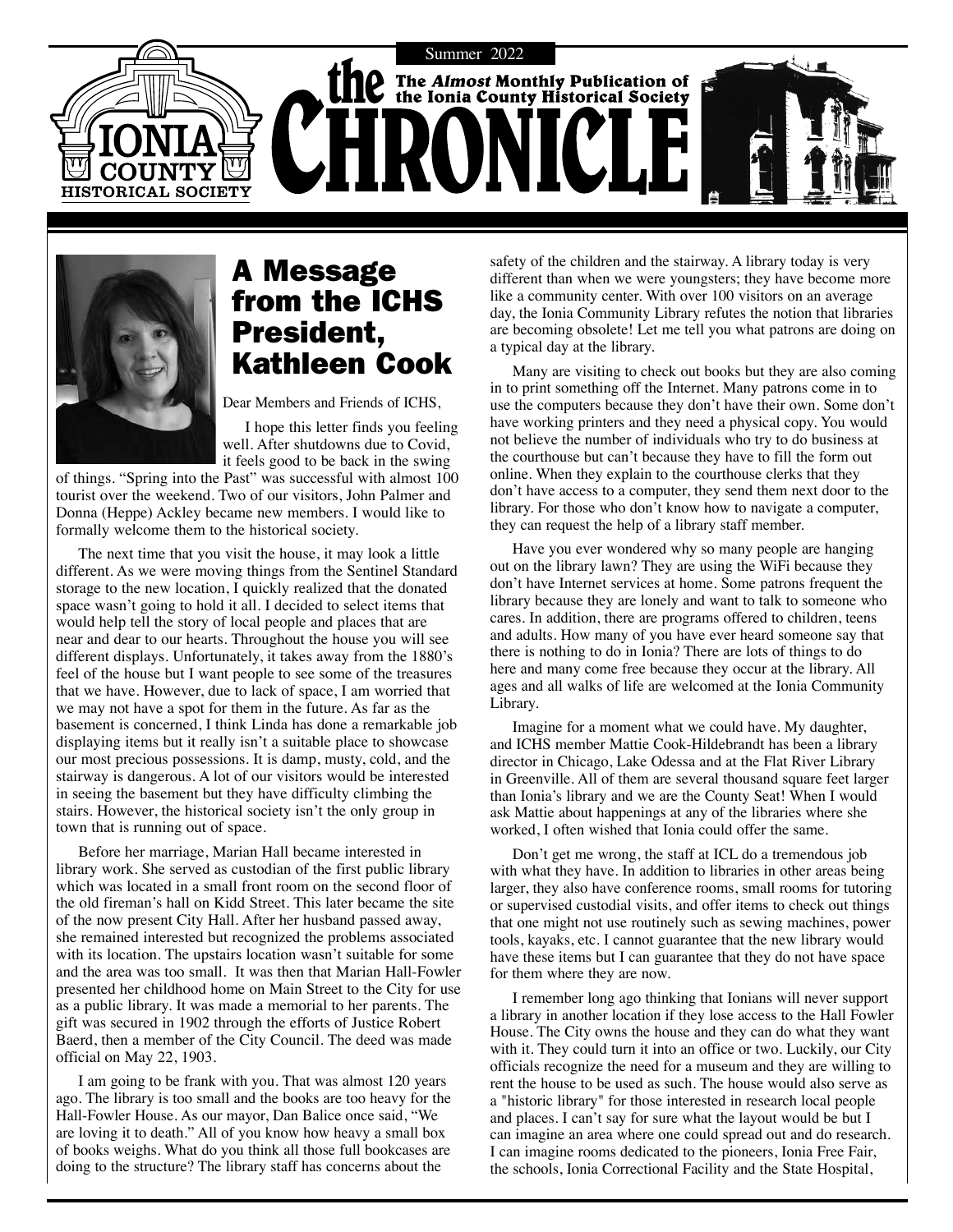#### The CHRONICLE — The *Almost* Monthly Publication of the Ionia County Historical Society — Summer 2022

Business and Industry and more. I think Marian Hall would be pleased that honored her bequest of a historical library. Ionia's first museum started when Bertha Brock selected a spot in the library to showcase the pioneers and their things. I imagine that she would be delighted that these items will be returning to where they once belonged.

I no longer serve on the library board of directors but I have been involved with Citizens for Ionia Community Library PAC group since I received a phone call nearly twenty years ago from Joe and Joan McCord. Every attempt to pass the millage has failed but each election got us closer to passing than the previous.

The voters requested that an old building is repurposed instead of building new. That is being offered now. Fundraising was suggested, and that is happening. They have shrunk the cost down about as low as they can. Renovations will not be lavish but they need to do a few things to make it suitable. The space will be larger so they will need to purchase more books, shelving and furniture. Did you know that when our library buys a new book, they have to take a book off the shelf to make room? We can do better than that! So here is your chance to help. The new ballot language is asking voters to approve a millage of .98 mills for 20 years. The funds will be used to renovate the Ionia County National Bank Building, which was donated to the library.

I don't want to sugar coat anything. Let's consider what could happen if the millage doesn't pass this time. I can't say for certain but I don't think there will be a future attempt again for years, maybe decades. It would not be practical for the library to keep the bank building so I see that being sold. Who could afford to buy and maintain such a building? I worry that it might be sold to someone who might have good intentions but fails to have the income, resources and know-how to care for a building of this size. Honestly, I am concerned about it becoming an eyesore in the center of our downtown historic district.

As far as the Historical Society is concerned, I am worried. The most precious thing we have are the newspapers (Sentinel Standard and County News) all bound into books by the year they were published. Some go as early as the mid 1800's. Where will we store them and all the other stuff if the bank is sold?

The way I see it, we can solve three issues by passing this millage. We can create needed space for the library and the historical society. A library in the center of downtown would surely help the merchants. Wouldn't it be great to have a thriving downtown again? Recently, a visitor asked us to accept a family heirloom that would fit in perfectly at the Blanchard House. As difficult as it was to say, I felt they deserved an honest response. I told them that I was interested and I appreciate their offer, I couldn't accept their item until I know the results of the August 2nd election. You see folks; we might have to make some difficult decisions if this doesn't pass. We need you to explain our side of the story and we need your "Yes" vote.

If you are wondering how much extra you will be paying if the millage should pass, it is fairly easy to figure. Multiply the taxable value of your home by .00098 and the amount is the extra you would pay annually. Visit citizens4icl.org or join the Facebook page "Take ICL to the Bank" to find out about upcoming events. If you are a "Yes" voter and would like to help, give me a call. As always, I am happy to answer questions or listen to your ideas and concerns.

Warmest regards,

Kathleen Cook, 616.527.2626



*(above) Lucy Kimble and Ava Taylor helped us get the House ready for "Spring into the Past" last month. The event was a great success, with over 80 visitors to the house.* 

*(below) Our new exhibit of Blanchard family artifacts set up in the main parlor. Many thanks to Bryan and Mary Kimble.* 





*Hill's Manual of Social and Business Form* by Thomas Edie Hill (1883) states the following as regards shaking hands:

"It is always the lady's privilege to extend the hand first. People who extend one of two fingers or part of the hand only when they attempt to shake the hands with you expose unbounded egotism, ignorance, foolishness, and serpentine hypocrisy. Offer the whole hand. It is an insult and indicates snobbery to present two fingers. A man who shakes a lady's hand with a tight squeeze and holds it unusually long will bear watching."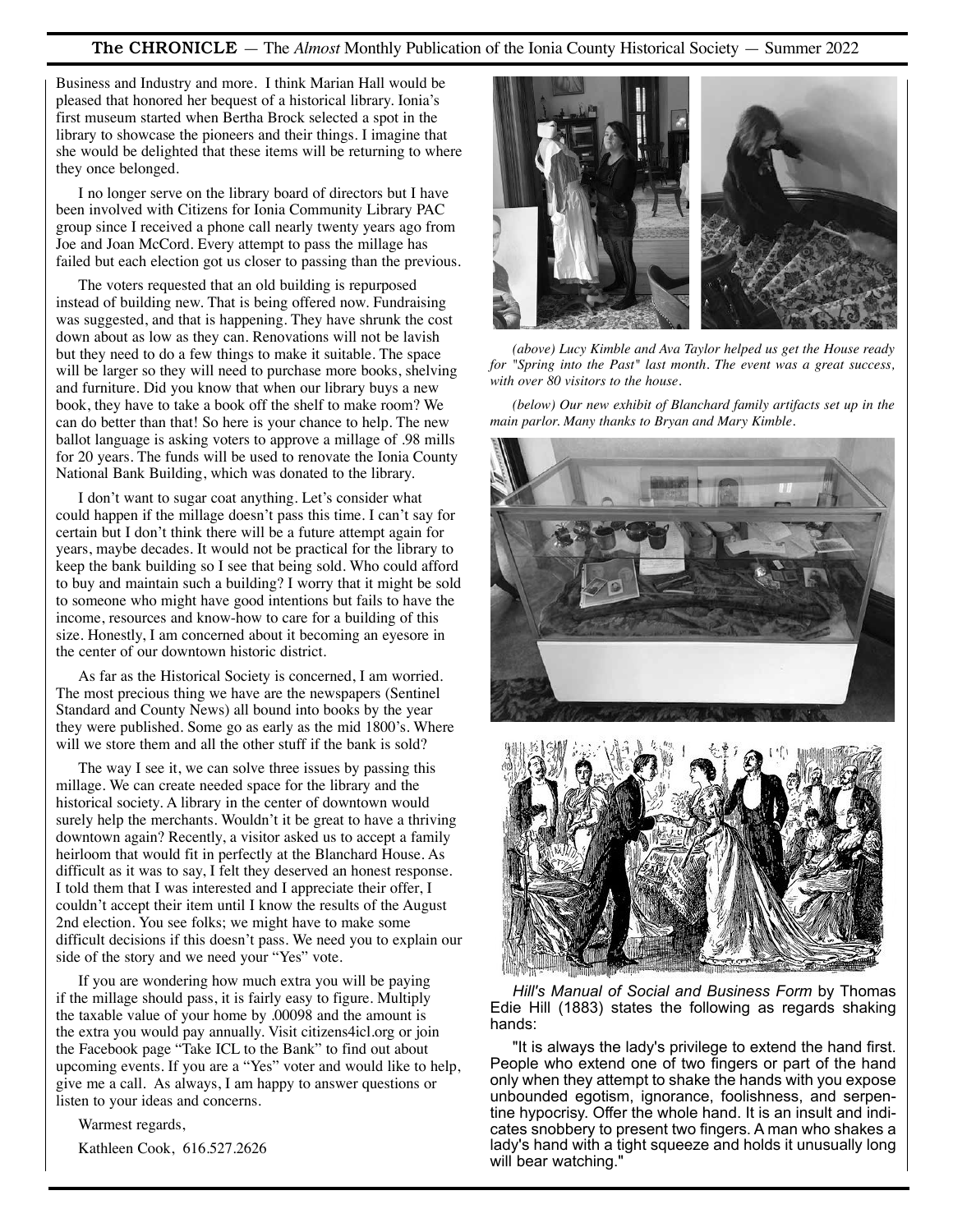

## **1822 - 200 Years Ago —**

On June 6, a young fur trapper named Alexis St. Martin was visiting the general store on Mackinac Island when another trapper's gun fire accidentally. St. Martin's stomach wound was immediately treated by Dr. William Beaumont, the fort's physician. Thereafter, the peculiar way that the wound healed allowed Dr. Beaumont a unique opportunity to study the process of digestion within St. Martin's

& Dr. Beaumont

 $_{\textrm{Historic}}$  Mackinac Island

American Fur Co. Store

stomach the healed opening of the wound. The study went on for months afterward, and Dr. Beaumont became known as "the Father of Gastric Physiology" based on this impromptu opportunity.



Over in England, an engineer named Charles Babbage addressed the Royal Astronomical Society with an exciting new proposal in mechanical technology. He called his concept a "difference engine" which he said would "apply machinery to the computation of astronomical and mathematical tables." The idea evolved over the next few decades into the first programmable calculating machines. Today he is often referred to as the "father of the computer."



Also in June, Fort Brady

In the summer of 1822, stage lines were beginning to schedule regular runs between population centers in Michigan Territory. At this time, the service was exclusively within 30 or 40 miles of Detroit, with the exception of travel south to Ohio. Complaints about the condition of the highways came to the Territorial government regarding "logs, stumps, mud, and large holes impeding the progress



of all manner of wheeled vehicles." One of the major lines went out of business entirely due to the devastation of spring rains and floods.

#### **1872 - 150 Years Ago —**

--------

After the Fifteenth Amendment passed in 1869, securing black men's right to vote, many suffragists thought that the next amendment, the Sixteenth Amendment, should be devoted to woman suffrage. In June of 1872 a convention was held in Mercantile Liberty Hall in Philadelphia, PA. The



attendees voted their support for Republican presidential candidate and Civil War hero Ulysses S. Grant with the hope that he would usher in this new political era for women. They were disappointed. During the campaign tours by the suffragettes, Susan B. Anthony visited the small Midwestern city of Ionia, Michigan, and addressed the locals at Union Hall at the corner of Main and 3rd Streets.



In July, Elijah J. McCoy, an inventor raised in Ypsilanti, patented the first automatic lubrication system for locomotives and other machinery. The device was so effective that it was difficult to sell imitations that weren't "the real McCoy." Thus, McCoy's name became synonymous with anything genuine or authentic.

Another enterprising retailer started a business that year that celebrates its 150th

anniversary in August of this year. Aaron Montgomery Ward issued the first "catalog" for his mail-order business in July, 1872—a onesheet listing of 163 available items and ordering instructions. He wrote the copy himself in a loft above a livery stable in Chicago, IL. Within a few months the catalog grew to several pages, and by 1875 included pictures of select products!

Railroads were the life of the nation in 1872. They were also international connections. The first steam-powered and propeller-driven ferry for railroad cars between the U.S. and Canada started in the summer of this year at Detroit. Construction of



a railroad tunnel was also started, but that project was abandoned because of noxious gas and quicksand.



In Ionia County, a railroad branch was completed the towns of Kiddville<br>and Belding. The Belding. The commercial success of the town of Belding was then connected to the world, but it was not so fortunate for Kiddville. (The Kiddville Post Office was closed in June 1894.)

Map of Kiddville from the Atlas of Ionia County, Michigan published by F. W. Beers and Co. in 1875

According to Dillenback's "History of Ionia" published in 1872: "The Ionia County Agricultural Society has held sixteen annual fairs. Its grounds are located adjoining the village of Ionia, and comprise 20 acres of land on the bank of the Grand River. The race-track, half a mile in length, is one of the best in the State. The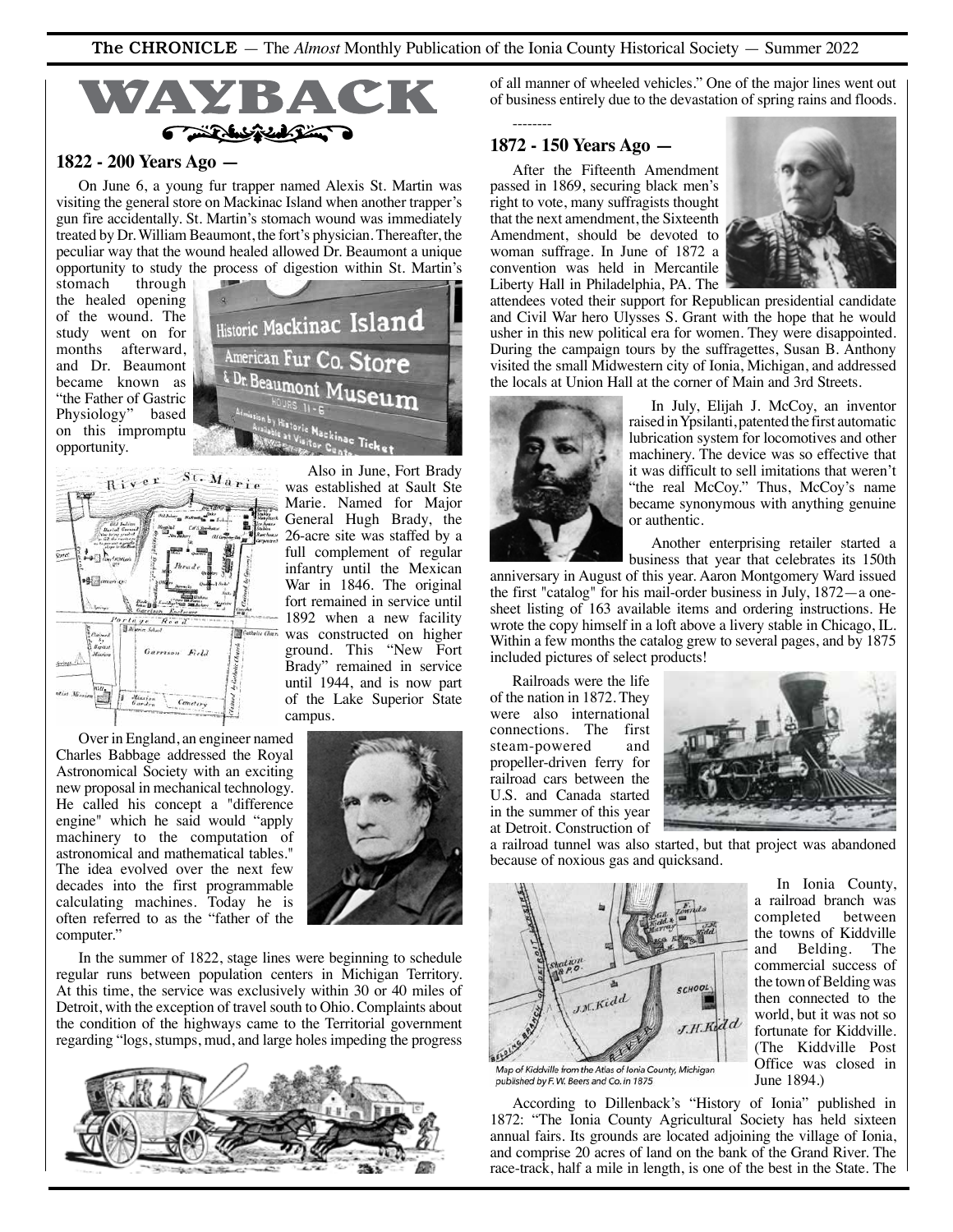The CHRONICLE — The *Almost* Monthly Publication of the Ionia County Historical Society — Summer 2022

officers in 1872 are: A.F. Kelsey of Berlin, President; W. D. Arnold of Ionia, Secretary; and James W. Loomis of Berlin, Treasurer."

"Stebbinsville" was a station on the Detroit, Lansing, and Lake Michigan Railroad, and was platted in 1872 by J. Stebbins. It was considered a good location for shipping wheat, and contained one dry goods store, one grocery, and post office called Collins that had been established the year before. Though Stebbinsville didn't

amount to much, the Collins P.O. lasted until 1911.

Easton Township's first post office was called Avon, and was located at the home of Silas Sprague. The office came



and went over the years. In 1866 Thomas Dildine was Postmaster, followed by A. C. Sprague, then George Corkins, the last in the office. The P.O. was discontinued in 1872.

(*Editor's note: the Avon Post Office was located on the Sprague farm. About 100 years ago, the property was purchased by Joseph H. McCord, then parceled out to David C. McCord, then Joseph R. McCord, and now David M. McCord (me)!*)

#### **1922 - 100 Years Ago —**

-------

The first U.S. President to be broadcast over the radio was Warren G. Harding on June 14th. The occasion was the dedication of the Francis Scott Key memorial in Baltimore, MD.

The same month, American swimmer Johnny Weissmuller became the first to break one-minute barrier for 100m



freestyle. He would go on to win five Olympic gold medals in the games of 1924 and 1928. Of course we all remember him as Tarzan in 12 feature films, as well as other great adventure movies in the 1930s.

Also on the water, a month later 18-year-old Ralph Samuelson became the first person ever to ride water skis! Just days before his 19th birthday, he rode his own invention at Lake City, MN. He

was beaten to the patent office by Fred Waller, who subsequently invented the Cinemascope process for movie-making. Samuelson was inducted into the Water Ski Hall of Fame in 1977.

In 1922 the D.A.R. installed a stone monument near the Floral



Building at the Ionia Fairgrounds to commemorate the site of Chief Cobmoosa's village.

That year the Ionia Free Fair was going strong! The photo at the top of the next column is of the crowd on the grand stand during the drawing for the car raffle that year.

The photo below that shows one of the main attractions for the fair for over a century: the harness races!



#### **1972 - 50 Years Ago —**

------

Just as our American flag has a pledge, so does our state flag! The Legislature enacted Public Act 165 of 1972 to declare the following pledge, written by Harold G. Coburn, as the official pledge of allegiance to the state flag: "I pledge allegiance to the



flag of Michigan, and to the state for which it stands, two beautiful peninsulas united by a bridge of steel, where equal opportunity and justice to all is our ideal."

On June 14, 1972, the U.S. EPA Administrator announced the final cancellation of all remaining crop uses of DDT in the U.S. effective December 31, 1972. The order did not affect public health and quarantine uses, or exports of DDT. In conjunction with this event, EPA and USDA jointly developed "Project Safeguard," a program of education in the use of substitutes for DDT. *(Quite a different message was promoted 20 years earlier, as seen below.)*

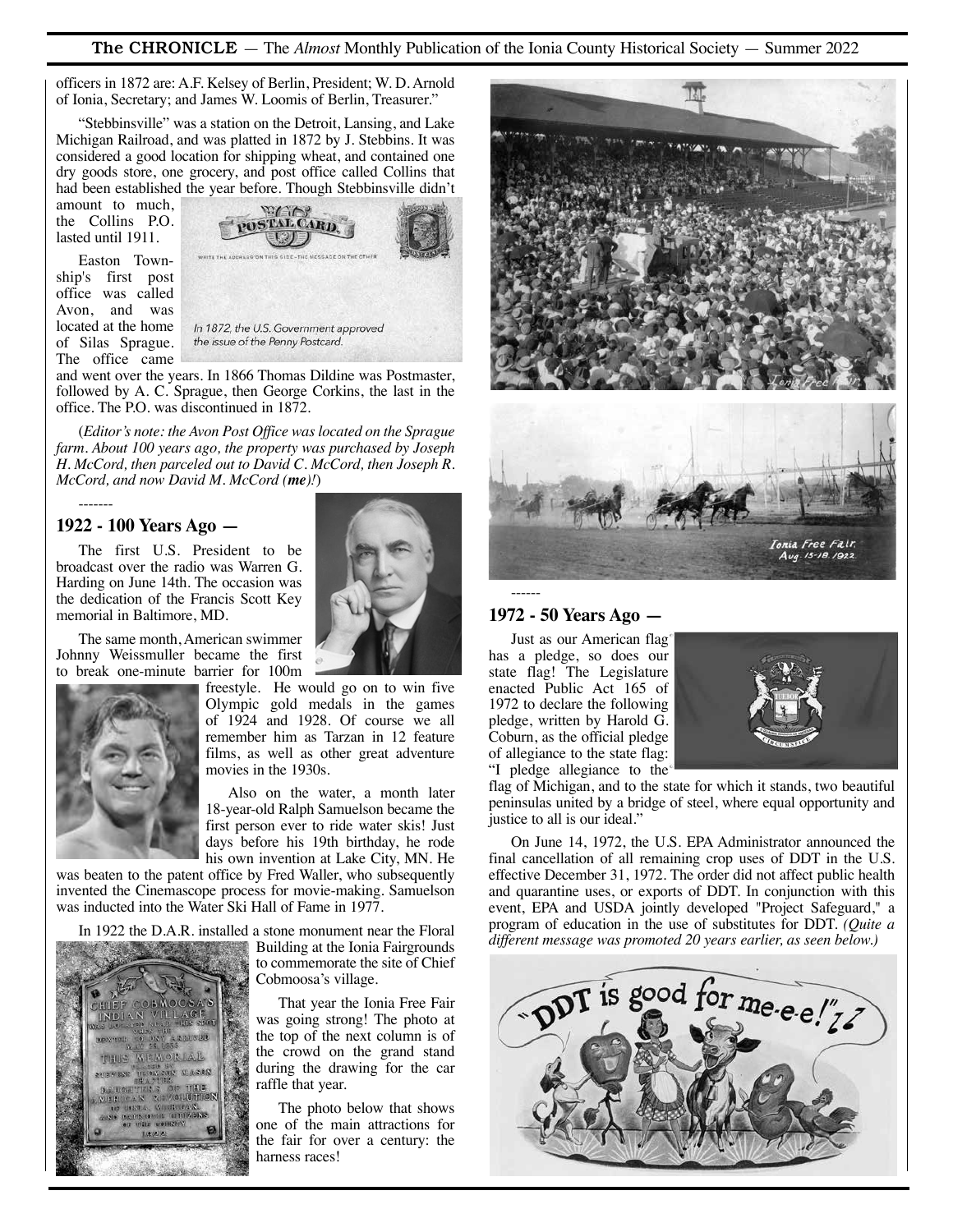### The CHRONICLE — The *Almost* Monthly Publication of the Ionia County Historical Society — Summer 2022

The headline "State Police Blast Law" was found in the Ann Arbor News archives for August, 1972. According to the article, State Police Director Col. John R. Plants "blasted" Ann Arbor's \$5 fine for public marijuana use, saying he



intended to take steps to prevent the city from "providing a sanctuary for large-scale marijuana traffic." Ann Arbor Police Chief Walter Krasny said in an interview (published in the New York Times) that the trend toward open smoking had not escaped his notice. "I guess, unfortunately, marijuana is becoming a part of our way of life.'



The Pine Knob Music Theater (officially the DTE Energy Music Theatre) is a 15,274-seat amphitheater located in Clarkston, Michigan. Its grand opening was in June of 1972 with an Andy Williams concert. However, on June 25, 1972 (a few days before Williams' appearance), there was a "pre-opening" concert featuring teen idol David Cassidy.

And the top movie of 1972:



#### (Subject to cancellation due to weather.)

# **Our Plans for the Coming Months:**

**HOUSE & MUSEUM TOURS CAN BE ARRANGED APPOINTMENT.** We will attempt to accommodate your schedule if volunteers are available. Contact Kathleen Cook (see back page).

**JUNE 1, 7:00 p.m. — Monthly Program** at the Blanchard House. **"Ionia's Connection to the 1915 Eastland Disaster"**—A video documentary followed by the Ionia side of the story by Kathleen Cook.

**JUNE 4 -** We'll have a booth at the **Cruisin' Classics Car Show.** Volunteers are welcomed! If you'd like to help for an hour or two, contact Kathleen.

**JUNE 24, 25 - YARD SALE** at the Blanchard House if we can get enough volunteer help. This is a good fund-raiser for the ICHS, and we have plenty to sell! Please help if you can.

**JUNE 29, 7:00 p.m. — BUSINESS MEETING** at the Blanchard House.

**JULY 6, 6:30 p.m. — Our Annual Independence Day Pot-Luck** at the Blanchard House.

**JULY 14-15**—Setting up our display at the **Ionia Free Fair Floral Building.** As usual, everyone is welcomed to help set this up, and take it down again after the Fair.

**AUGUST 3, 7:00 p.m. — Monthly Program** at the Blanchard House. (To Be Determined)

**SEPTEMBER 7, 7:00 p.m. — Monthly Program** at the Blanchard House. Movie night again with clips from Josh Pardon's **Ionia State Hospital**  interviews and displays from our collection.

**OCTOBER 5, 7:00 p.m. — Monthly Program** at the Blanchard House. (To Be Determined) and our **Annual Meeting and Election of Directors**. Dues are due, and must be paid to vote.

**OCTOBER 15 - Bertha Brock Fall Festival!** The ICHS will have a booth (bundle up!) and, as always, volunteers are welcomed.

**OCTOBER 22 - "Spirits of Ionia" tour at Highland Park Cemetery (bundle up again!).**

*NOTE: ALL SCHEDULED EVENTS AND ACTIVITIES ARE SUBJECT TO CHANGE.*